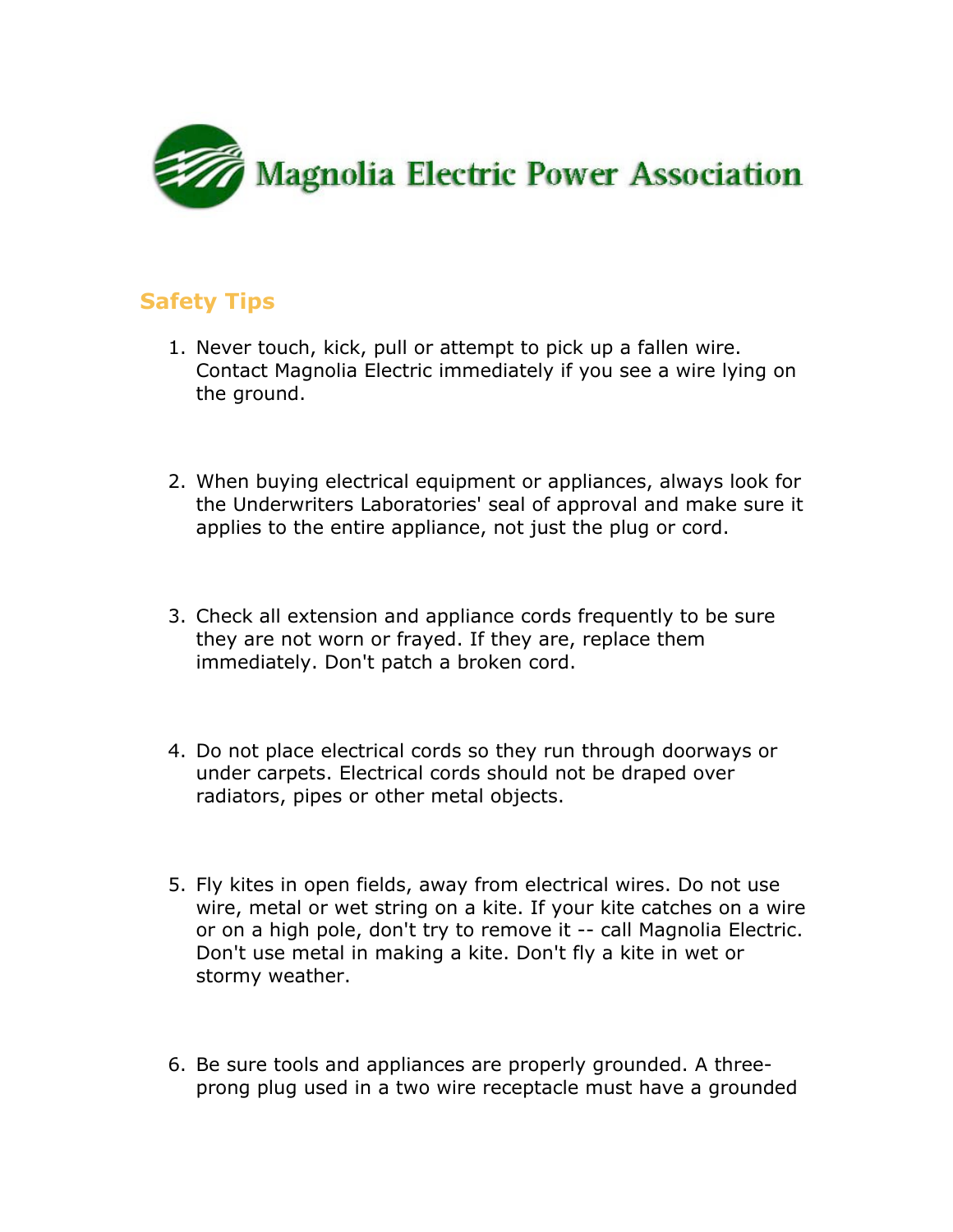adapter. Use a Ground Fault Circuit Interrupter (GCFI) whenever in damp locations or outside.

- 7. Water conducts electricity. Do not touch an electrical switch while your hands are damp. No electrical cord or appliance should be handled in or near water.
- 8. Improper handling of electrical appliances can cause fire. Don't let wires overheat. Disconnect if there are any sparks.
- 9. To prevent overheating, make sure the cord is large enough to carry the electricity necessary to operate the tool or appliance. Heavy duty extension cords should be used with portable tools and other heavy duty appliances -- never ordinary lamp cords.
- 10. If you have small children, childproof your home against electrical hazards by installing plastic protective caps over your electrical outlets.
- 11. Protect your computer and highly sensitive electronic equipment from power surges (slight increases in voltage that may damage sensitive electronic equipment) by installing protective devices. These range from low cost voltage regulators to uninterruptible power supplies.
- 12. Celebrate Christmas safely by following the general safety procedures already noted about the use of electrical cords. Keep paper and tinsel decorations away from hot lights. Unplug cords when you string lights. Remember to unplug Christmas lights before you leave home or go to bed.